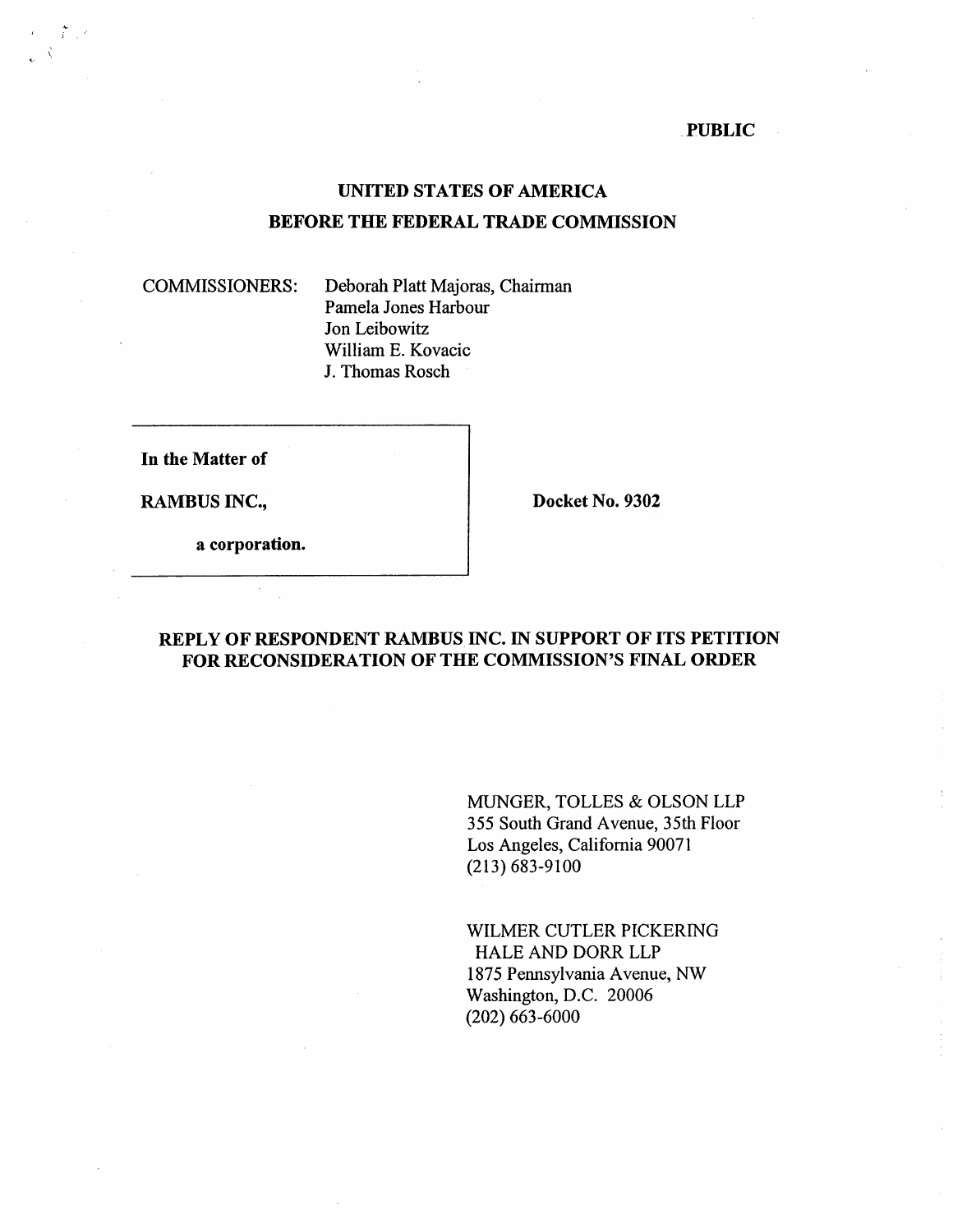| A.        | The Commission Should Confirm That The Order Does Not Require Rambus To<br>Refund Royalties Already Collected Or To Forgo Royalties Already Due Under                                                                            |
|-----------|----------------------------------------------------------------------------------------------------------------------------------------------------------------------------------------------------------------------------------|
|           |                                                                                                                                                                                                                                  |
|           | 2. Prohibiting Rambus From Seeking Royalties For Pre-Order Use Of Its<br>Technologies Would Depart From The Order's Text And Its Intended<br>Prospective Operation, Exceed The Commission's Remedial Authority, And              |
| <b>B.</b> | The Commission Should Modify The Order To Preserve Rambus's Ability To<br>Recoup Forgone Royalties And Damages For The Period Pending Appeal Should                                                                              |
| C.        | The Commission Should Modify Its Order To Avoid Giving Potential Licensees<br>An Incentive To Infringe Rambus's Patents, By Making Clear That Rambus May<br>Seek The Full Range Of Judicial Remedies Traditionally Available In  |
| D.        | The Commission Should Modify Its Order To Ensure That Rambus Is Not Made<br>Worse Off Than It Would Have Been In The But-For World By Making Clear<br>That Rambus Is Not Limited To MAR Rates When Litigants Allege Deception At |
| E.        | The Commission Should Clarify That Rambus May Collect Multiple Royalties                                                                                                                                                         |
| F.        | The Commission Should Clarify That Licensees Have The Option Of Entering                                                                                                                                                         |
| G.        | The Commission Misconstrued The Samsung RDRAM License In Dropping                                                                                                                                                                |
|           |                                                                                                                                                                                                                                  |

# **TABLE OF CONTENTS**

 $\sum_{i=1}^{\infty} \frac{1}{i} \sum_{j=1}^{i} \frac{1}{j}$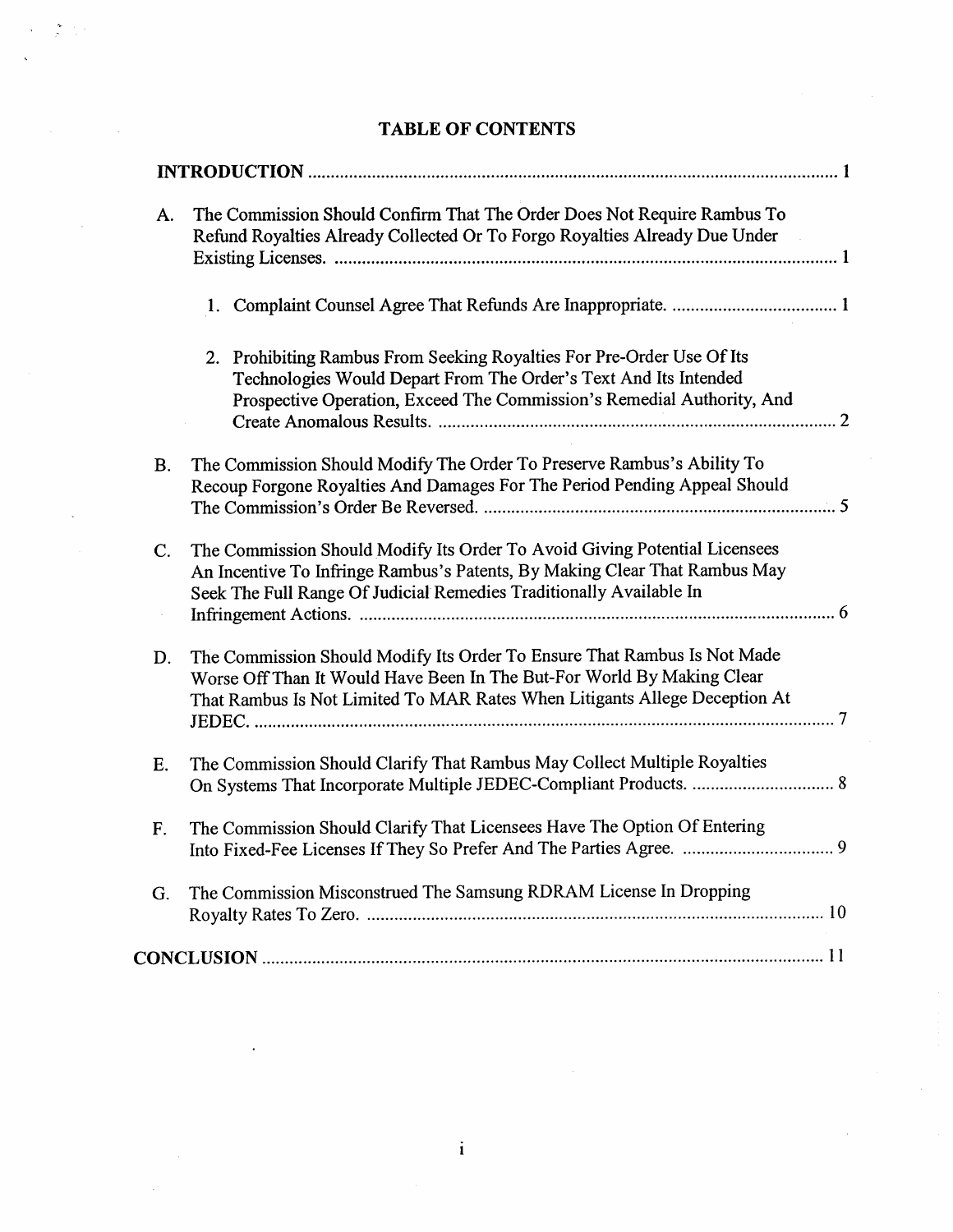# **TABLE OF AUTHORITIES**

 $\frac{1}{2}$ 

# **CASES**

| Society for the Propagation of Gospel v. Wheeler, 22 F. Cas. 756 (C.C.N.H 1814)3 |  |
|----------------------------------------------------------------------------------|--|
|                                                                                  |  |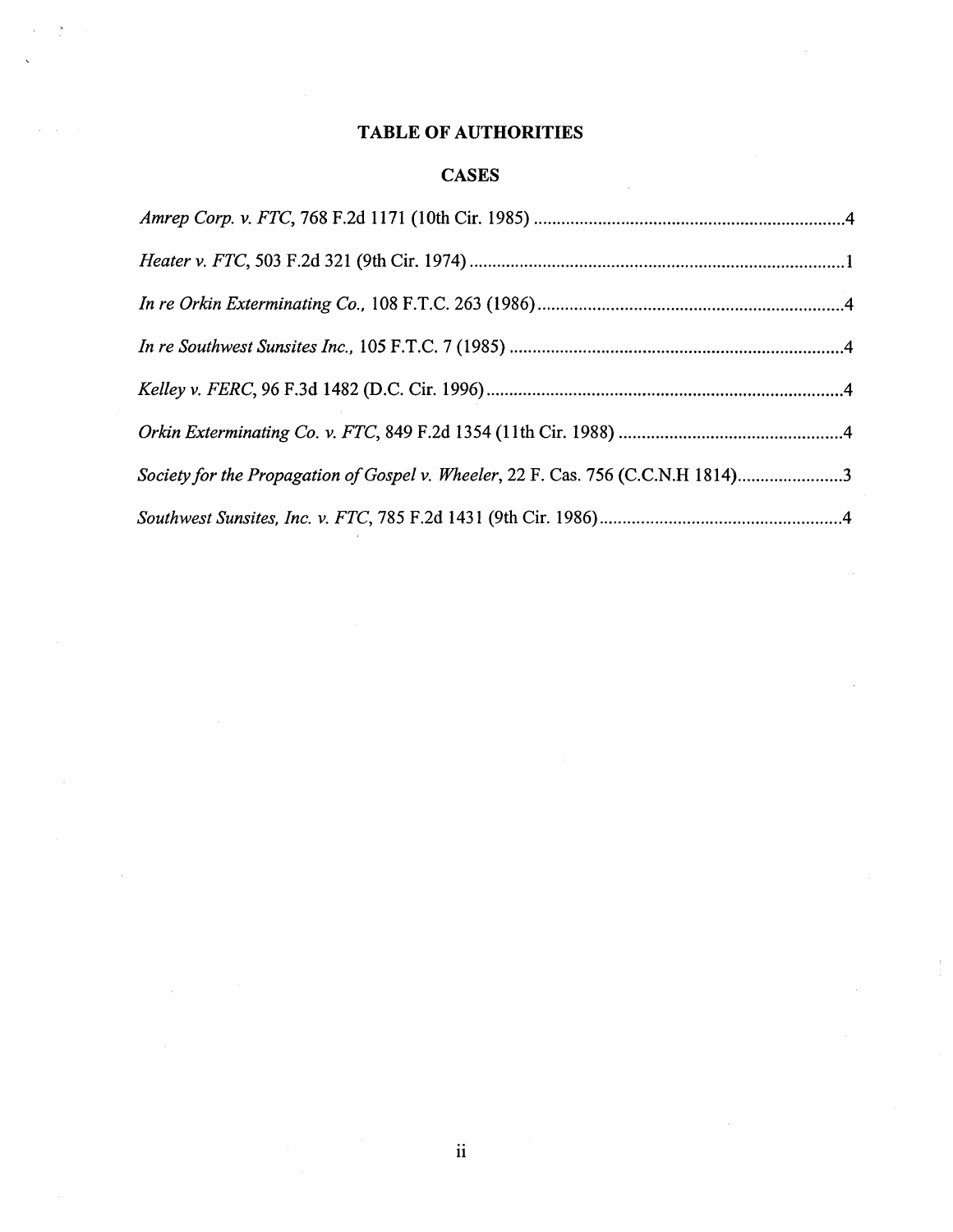#### **INTRODUCTION**

On February 16,2007, Respondent Rambus Inc. ("Rambus") filed a Petition for Reconsideration of the Commission's Final Order and, separately, a Motion for Stay of the same Order. Complaint Counsel's responses to Rambus's filings show that Complaint Counsel agree in principle with Rambus on several of the issues raised in Rambus's reconsideration petition. On other issues, Complaint Counsel fail to address Rambus's arguments, misconstrue them, or offer inadequate responses.

## **A. The Commission Should Confirm That The Order Does Not Require Rambus To Refund Royalties Already Collected Or To Forgo Royalties Already Due Under Existing Licenses.**

#### **1. Complaint Counsel Agree That Refunds Are Inappropriate.**

Rambus's Petition for Reconsideration ("Rambus PFR") asks the Commission to modify its Order to clarify that Paragraph 1V.B does not require Rambus to refund royalties that it has already collected. Rambus PFR *2-5.* Complaint Counsel "agree in principle with Rambus that Rambus should not be required to refund any royalties it has already collected." Response to Rambus's Petition for Reconsideration ("CC Response") 1 n. 1 ;*see also Heater* **v.** *FTC,* 503 F.2d 32 1, 322 (9th Cir. 1974) (holding that Commission may not order restitutionary relief or refunds in a cease-and-desist order). But Complaint Counsel are wrong to suggest that there is no reason to modify the Order to reflect this understanding. At least one DRAM manufacturer has already asserted in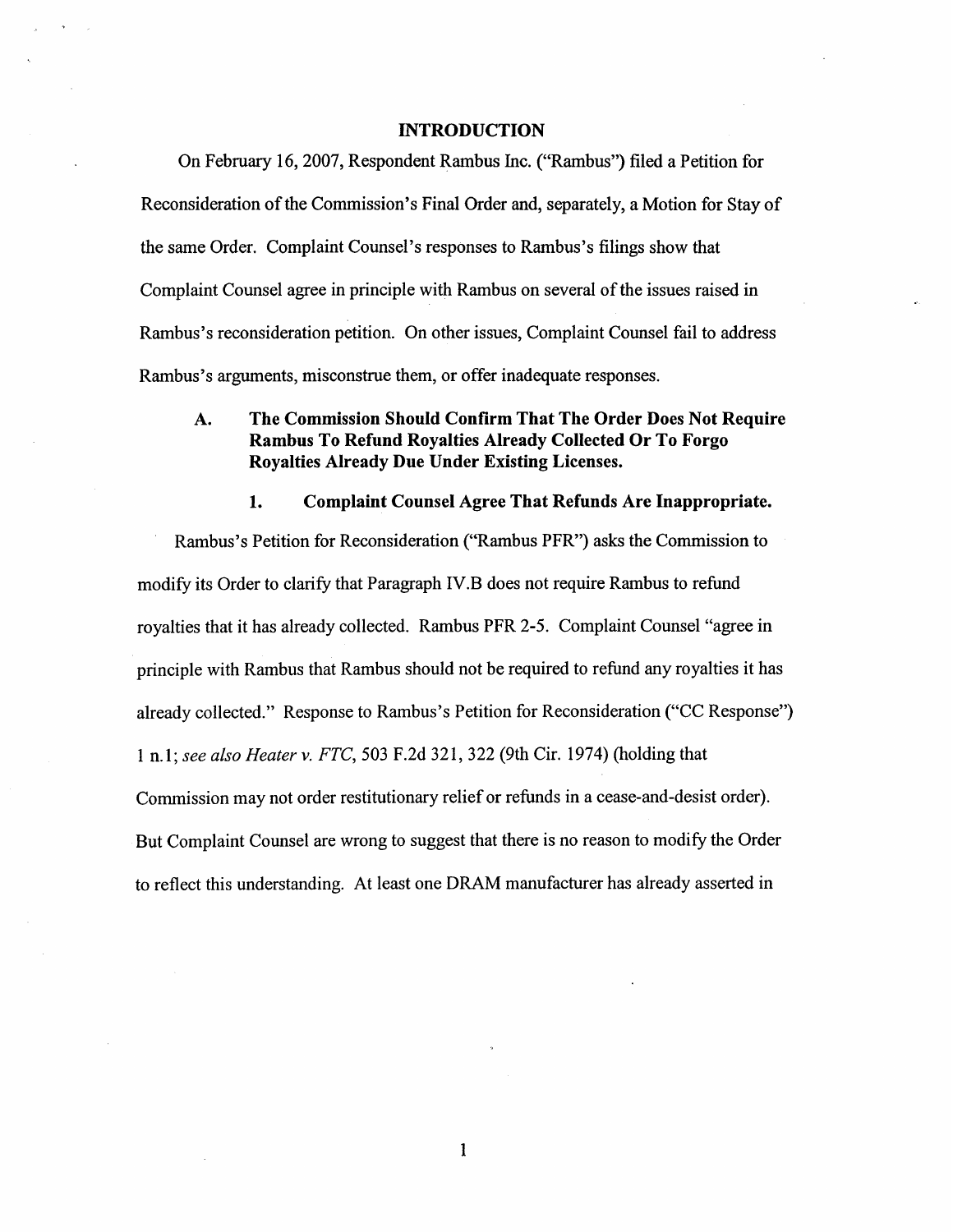private litigation that the Order requires such refunds.<sup>1</sup> See Hynix v. *Rambus*, No. CV 00-20905-RMW, Hearing Tr. 23 (Feb. 16,2007) ("we think that's what the Commission meant when it talks about rescission") (attached as Ex. 2 to Brief of Amici Curiae in Opposition to Rambus's Motion to Reconsider the Commission's Remedy Order in the Matter of Rambus Inc.). The Commission should therefore clarify its Order to prevent unnecessary litigation; the simplest way to do so is to amend the Order to delete the word "rescind," as suggested in the Proposed Order.

> **2. Prohibiting Rambus From Seeking Royalties For Pre-Order Use Of Its Technologies Would Depart From The Order's Text And Its Intended Prospective Operation, Exceed The Commission's Remedial Authority, And Create Anomalous Results.**

Rambus's petition also asks the Commission to clarify that the Order does not forbid Rambus from collecting or seeking royalties and damages based on use of Rambus's technologies occurring *before* the effective date of the Order. Rambus PFR 2-5. The Commission's Order is expressly intended to provide relief that is "prospective only" (Opinion of the Commission on Remedy ("Remedy Op.") 7) and that will restore, on a forward-looking basis, conditions that would have existed in the but-for world (Remedy Op. 27). In other words, the intended and proper purpose of the Order is to restore the but-for world that would have existed after the effective date of the Order. The Commission gave no indication in its Order or its Remedy Opinion that it intended to

That same DRAM manufacturer (Hynix) has taken the opposite position in a proposed amicus brief to the Commission. *See* Brief of Amici Curiae in Opposition to Rambus's Motion to Reconsider the Commission's Remedy Order in the Matter of Rambus Inc. 12 ("The Commission's Order, standing alone, does not compel Rambus to return the hundreds of millions of dollars in unlawful monopoly profits it already has collected as of the effective date of the Order."). It is not clear whether the position in the amicus brief reflects a change of view by Hynix, or whether Hynix has simply adopted a different position for a different proceeding. Rambus will be filing shortly a separate motion for leave to file a response to amici's motion and brief. **1**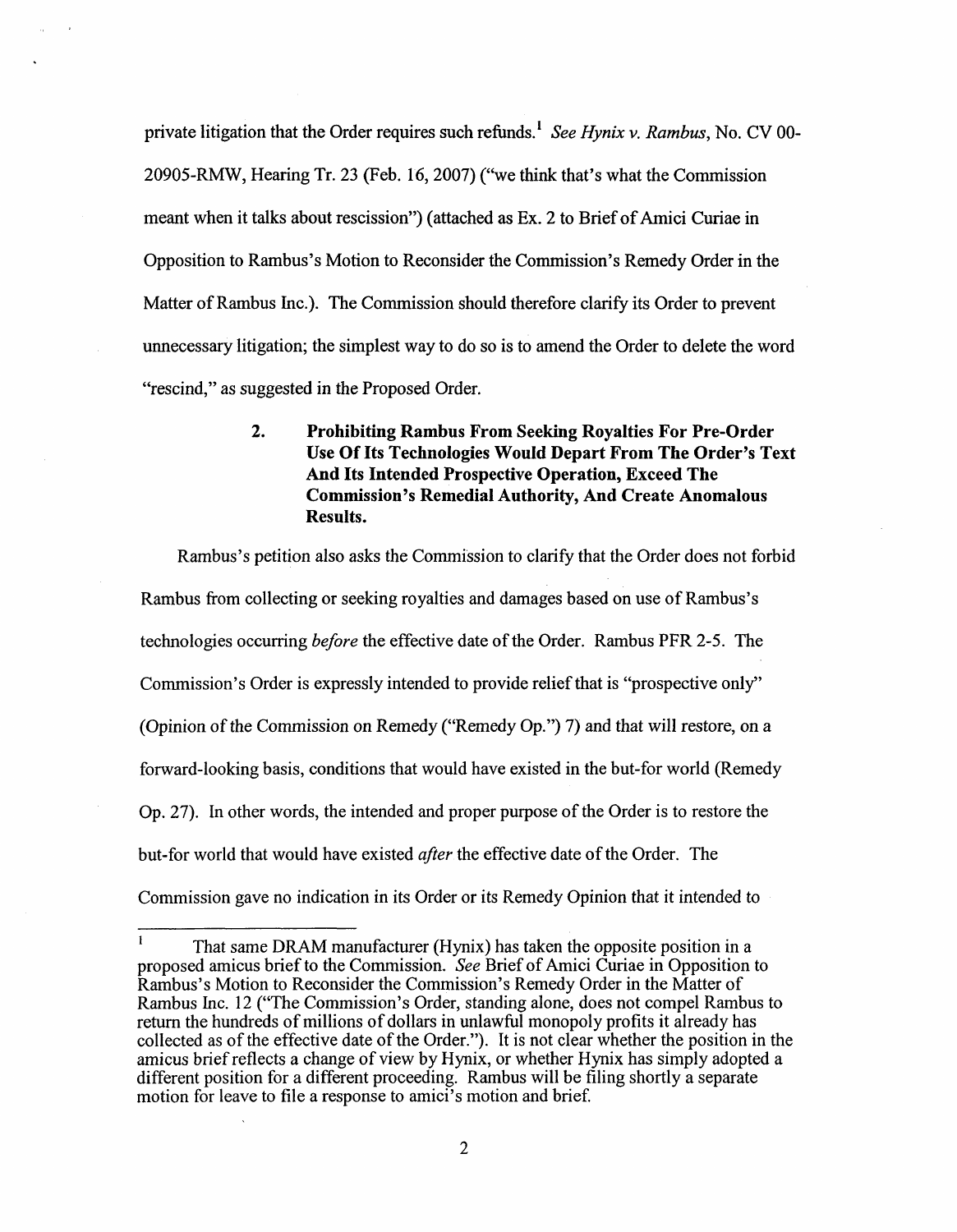undo or rearrange private parties' rights and obligations vis-à-vis one another *before* that date. Whether such pre-Order rights and obligations are enforceable may be the province of private litigation and judicial proceedings, which infringers of Rambus's patents have not been shy about pursuing.

It is not entirely clear what position, if any, Complaint Counsel take on the proper interpretation of the Order. The only thing clear is that Complaint Counsel agree that the Commission should clarify its Order on this point. CC Response 4 n.5.

In any event, Complaint Counsel provide no good reason for reading the Order to restrict Rarnbus's ability to recover royalties or damages for the use of its patented technologies before the effective date of the Order. First, Complaint Counsel acknowledge that the text of the Order supports Rambus's reading. Id. at 4 n.3.<sup>2</sup>

Second, reading or extending the Order to apply to past use of Rambus's technologies would be inconsistent with the Order's focus on relief that is "prospective only" (Remedy Op. 7) and would likely exceed the Commission's authority. It has been a fundamental principle for nearly two centuries that a law that creates or impairs obligations or duties "in respect to transactions or considerations already past, must be deemed retrospective." Society for the Propagation of Gospel v. Wheeler, 22 F. Cas. 756, 767 (C.C.N.H 1814) (No. 13,156) (Story, J.) (citing cases). Reading the Order to dramatically impair Rambus's ability to collect debts and enforce obligations that accrued

Perhaps realizing that the text of Paragraph 1V.A forecloses a contrary reading, Complaint Counsel suggest in a footnote that alternatively "Paragraph V could be read to require Rambus to offer companies a license with respect to past as well as future infringement, subject to the Maximum Allowable Royalty caps." CC Response 4 n.4. But Complaint Counsel do not appear to point to any language in Paragraph V that would support that reading. 2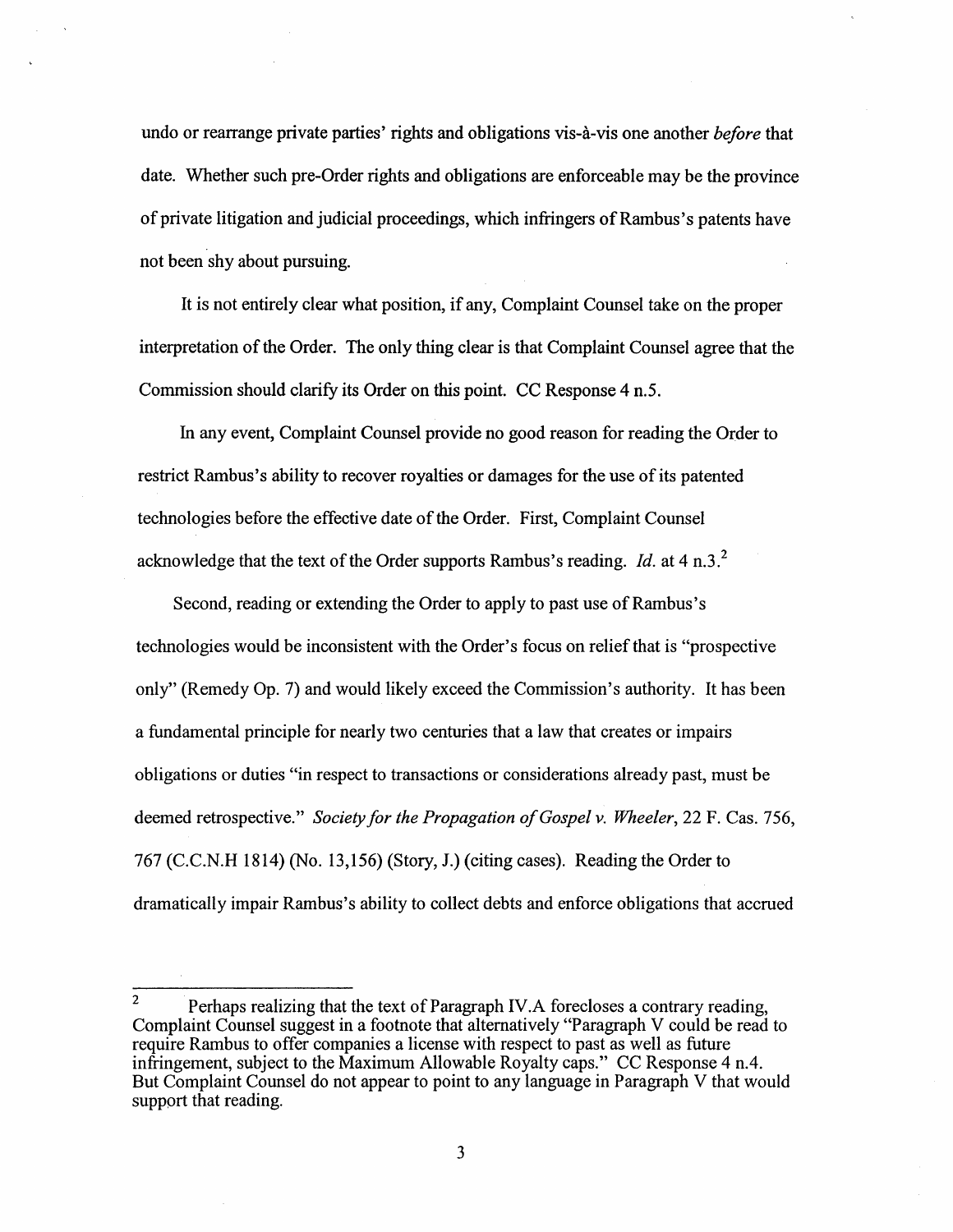prior to the effective date of the Commission's Order would effectively turn the Order into a retrospective remedy.

The cases cited by Complaint Counsel provide no basis for such a remedy in this case. Complaint Counsel's citation to consent orders is misplaced. CC Response 3 n.2. Because parties to a consent order agree to submit to the negotiated remedy, consent orders cannot be used **as** precedent. See, *e.g.,*Kelley v. FERC, 96 F.3d 1482, 1490 (D.C. Cir. 1996). And the three consumer protection cases cited in a footnote by Complaint Counsel are inapposite.<sup>3</sup>

Third, an Order that is retrospective in this respect would create an anomaly in which licensees who paid on a timely basis are worse off than infringers (and licensees

The Commission's order in *In re Orkin Exterminating Co.*, 108 F.T.C. 263, 382 (1 986), supports Rambus's requested reconsideration. In that case, the Commission prohibited the respondent from charging, in the future, a higher renewal fee than the amount specified in its contracts. Although the Commission described its order as requiring the respondent to "roll back" its annual renewal fee on contracts previously entered into, the order required only that respondent charge the rolled-back, lower fee for renewals of those contracts in the future. Complaint Counsel had not sought refunds or other retrospective relief. Moreover, it appears that respondent did not appeal the scope of the remedial order, so it was never subject to judicial review. See Orkin Exterminating Co. v. FTC, 849 F.2d 1354 (11th Cir. 1988) (discussing only liability issues).

The provision from the Commission's Order in *In re Southwest Sunsites Inc.*, 105 F.T.C. 7, 176, 185 (1985), cited by Complaint Counsel barred the respondent from seeking to recover from purchasers who had defaulted under fraudulently-obtained land purchase agreements. That is very different fiom the remedy at issue here because, among other things, the order there enabled purchasers to undo the contracts and surrender the consideration obtained by them (*i.e.*, the right to purchase land in the future), whereas a retrospective remedy here would reduce the price manufacturers would have to pay for consideration (use of Rambus's patented technologies) consumed by them in the past. And that provision was apparently never appealed. See Southwest Sunsites. Inc. v.  $FTC$ , 785 F.2d 1431, 1439 (9th Cir. 1986) (discussing only the order's disclosure obligations).

<sup>3</sup> In Amrep Corp. v. FTC, 768 F.2d 1 171, 1 180 (1 0th Cir. 1985), the Commission ordered respondent not to enforce an illegal forfeiture clause in a form contract. The order was designed to prohibit, in the future, the very conduct that was the gravamen of the offense on which the case was based. Unlike the Order in this case, the remedy in Amrep was not an attempt to replicate a but-for world in order to avoid the consequences of illegal conduct in the past.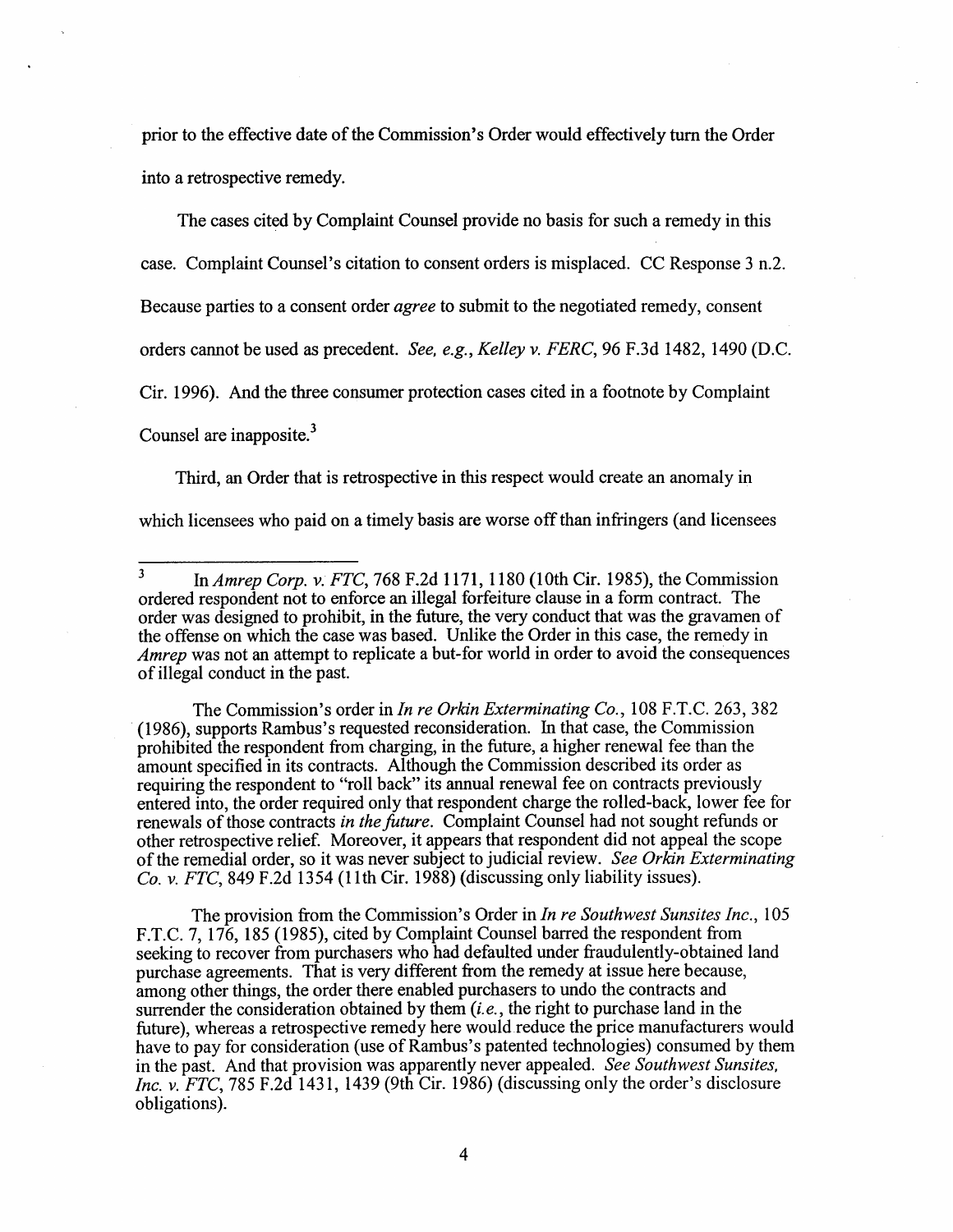who have reneged on their contractual obligations) for pre-effective date use of Rambus's patented technologies. Infringers would be free to invoke the benefits of the Order *(i.e.,*  the MAR cap) for past infringement—benefits concededly unavailable to licensees who have already paid royalties to Rambus for use during that very same period. It would certainly not be in the public interest for the Commission to make those who honored their agreements worse off than willful infringers.

#### **B. The Commission Should Modify The Order To Preserve Rambus's Ability To Recoup Forgone Royalties And Damages For The Period Pending Appeal Should The Commission's Order Be Reversed.**

Rambus's Petition for Reconsideration asks the Commission to make specific modifications to the Order that would allow Rambus to recoup forgone royalties and damages for the period pending appeal in the event that the Commission's Order is reversed.<sup>4</sup> Rambus PFR 5-8. Complaint Counsel appear to agree in principle that the Order should not interfere with Rambus's ability to collect royalties and damages in that event. *See* Complaint Counsel's Opposition to Rambus's Motion for Stay 5-8 (proposing procedure pursuant to which licensees and infringers would pay royalties and damages in excess of MAR amounts into escrow pending the outcome of Rambus's appeal).<sup>5</sup> Complaint Counsel did not respond to Rarnbus's specific proposals for modifying the

<sup>&</sup>lt;sup>4</sup> Rambus's Petition also sought clarification of Part IV.B. of the Commission's Order, which directs Rambus to "release" its current licensees "fiom any further payments pursuant to [their] license agreements that are in excess of [MAR] rates." Rambus requested that the Commission make clear that Rambus would not be required to release licensees from future obligations to pay royalties above MAR rates should the Order be overturned. Rambus PFR 6-7. Complaint Counsel do not appear to oppose that clarification.

**<sup>5</sup>**Complaint Counsel's proposed escrow procedure would not adequately mitigate the danger of irretrievably lost monies. For example, an escrow arrangement would not necessarily bar former licensees that refuse to pay either royalties or damages into escrow while the Order is in effect from arguing that the "release" provided by the Order precludes Rambus from collecting more than MAR rates for that period.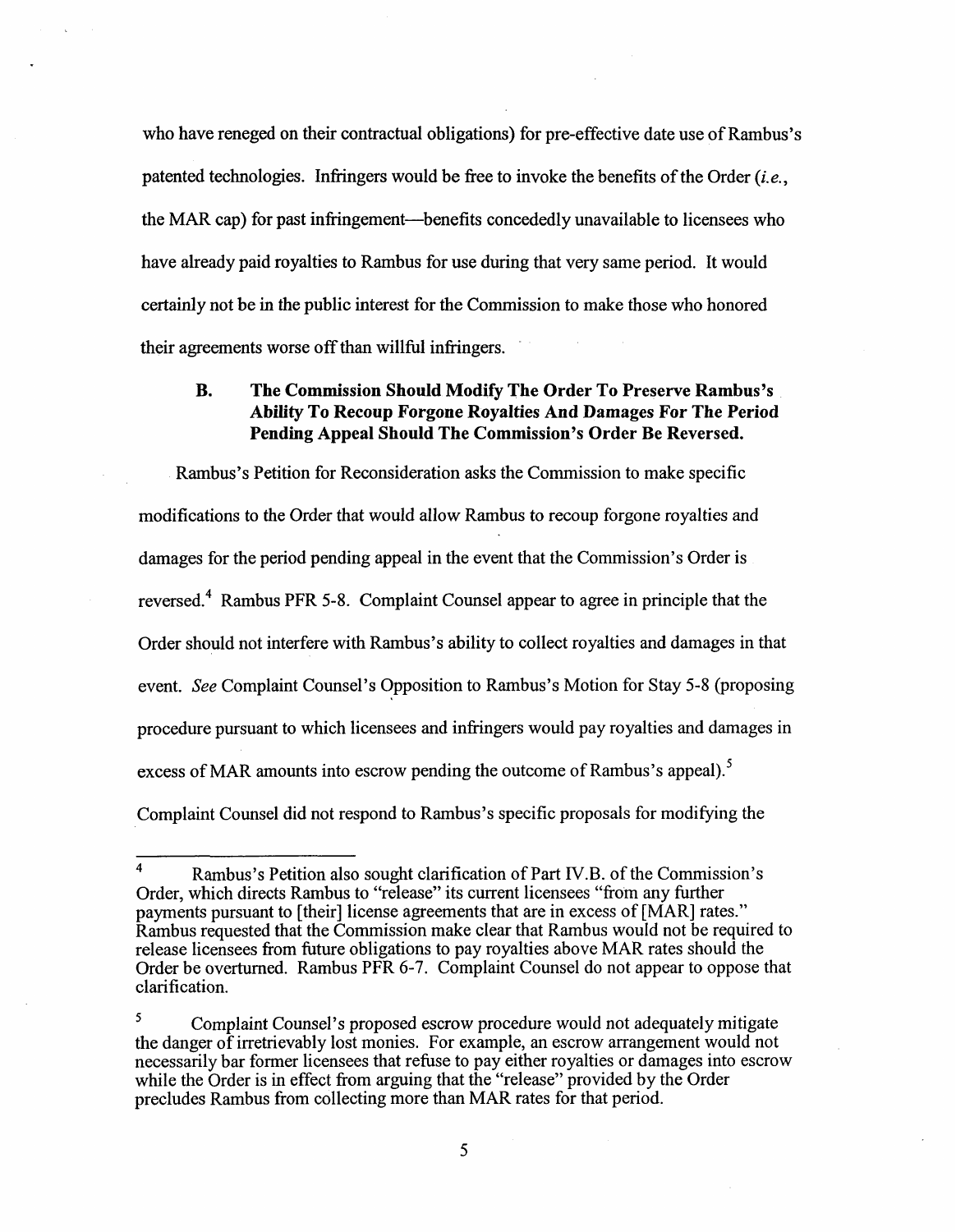Order to achieve this result. The Commission's Order should be modified as explained in Rambus's Petition for Reconsideration.

## **C. The Commission Should Modify Its Order To Avoid Giving Potential Licensees An Incentive To Infringe Rambus's Patents, By Making Clear That Rambus May Seek The Full Range Of Judicial Remedies Traditionally Available In Infringement Actions.**

In its Petition for Reconsideration, Rambus asked the Commission to modify Paragraph VII of the Final Order to clarify that Rambus is not foreclosed from seeking the infringement remedies to which it is entitled by statute (other than compensatory damages that would exceed royalties at above-MAR rates). This modification is appropriate for two reasons. First, depriving Rambus of such remedies would create new incentives for opportunistic manufacturers to refuse to take a license from Rambus at MAR rates and instead to infringe its patents. Second, such remedies would have been available to Rambus in the but-for world. Rambus PFR 9-11. Complaint Counsel respond to the first point by asserting that the "marketplace has moved on" anyway-an assertion that is unsubstantiated (especially for the controller market, for which Complaint Counsel have presented no evidence), incorrect (given the roughly \$7B revenue for SDRAM and DDR SDRAM represented in the chart attached to Complaint Counsel's Opposition to Rambus's Motion for a Stay Pending Appeal), and irrelevant. Complaint Counsel do not respond at all to the second point.

Instead, Complaint Counsel argue that the availability of traditional judicial remedies is "inconsistent with the fundamental purpose of JEDEC" and that the availability of such remedies would create a deterrent to challenging Rambus's patents. CC Response 6. That argument is incorrect for a number of reasons. In the but-for world, JEDEC's rules provided a mechanism by which manufacturers could have

6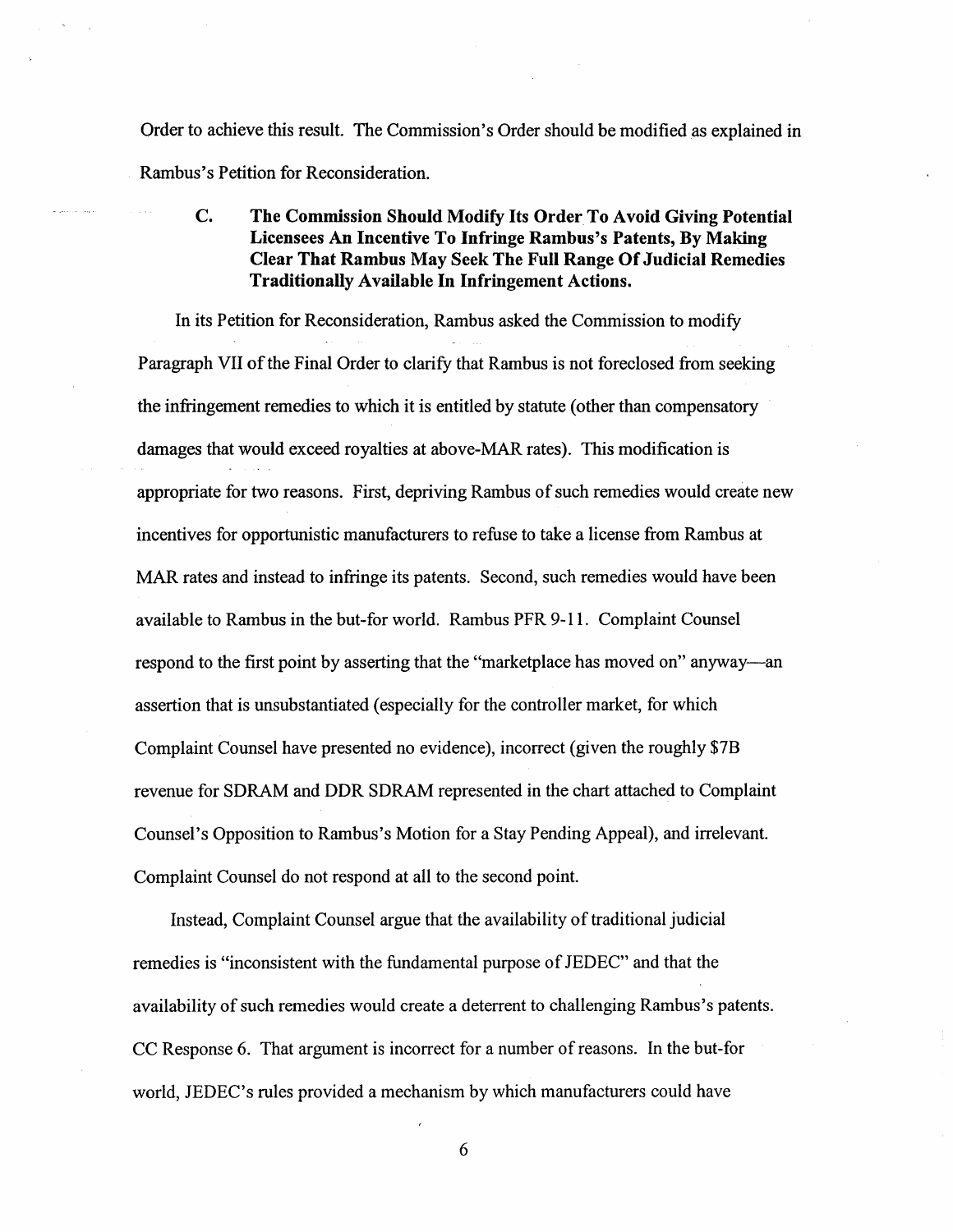obtained a license fiom Rambus on RAND terms; but the "fundamental purpose" of JEDEC (even **as** described by Complaint Counsel) offers no shelter to those who prefer to infringe Rambus's patents rather than take a license on RAND terms. Against such infringing entities, Rambus would have been able to seek the full panoply of Patent Act remedies; in turn, the infringers would have been entirely fiee to argue that Rambus's patents were invalid. Complaint Counsel's position is not faithful to the Commission's expressed purpose to recreate, to the extent possible, the conditions of the but-for world on a prospective basis.

### **D. The Commission Should Modify Its Order To Ensure That Rambus Is Not Made Worse Off Than It Would Have Been In The But-For World By Making Clear That Rambus Is Not Limited To MAR Rates When Litigants Allege Deception At JEDEC.**

Rambys explained that the Commission should amend its Order to make clear that a prospective licensee cannot *both* avail itself of the MAR rate (either by accepting a license pursuant to Paragraph V of the Order or by asserting rights in litigation under Paragraphs VI-VII of the Order) and contest Rambus's right to enforce its patents against infringing activities occurring *after* the effective date of the Order by raising defenses (or affirmative claims) based on alleged deception at JEDEC. Rambus PFR 1 1 -13. Otherwise, Rambus would be worse off (and licensees better off) than they would have been in the but-for world *(i.e.,*a world assuming no JEDEC deception), contrary to the Commission's expressed remedial goal. Remedy Op. 7. Complaint Counsel resort to empty rhetoric rather than identify a flaw in Rambus's analysis. See, e.g., CC Response 6-7 (labeling Rambus's request as "truly ironic" in light of Rambus's pursuit of pricefixing claims, without acknowledging that those claims reach only pre-Order conduct, would have been available to Rambus in the but-for world, and have nothing to do with

 $\overline{7}$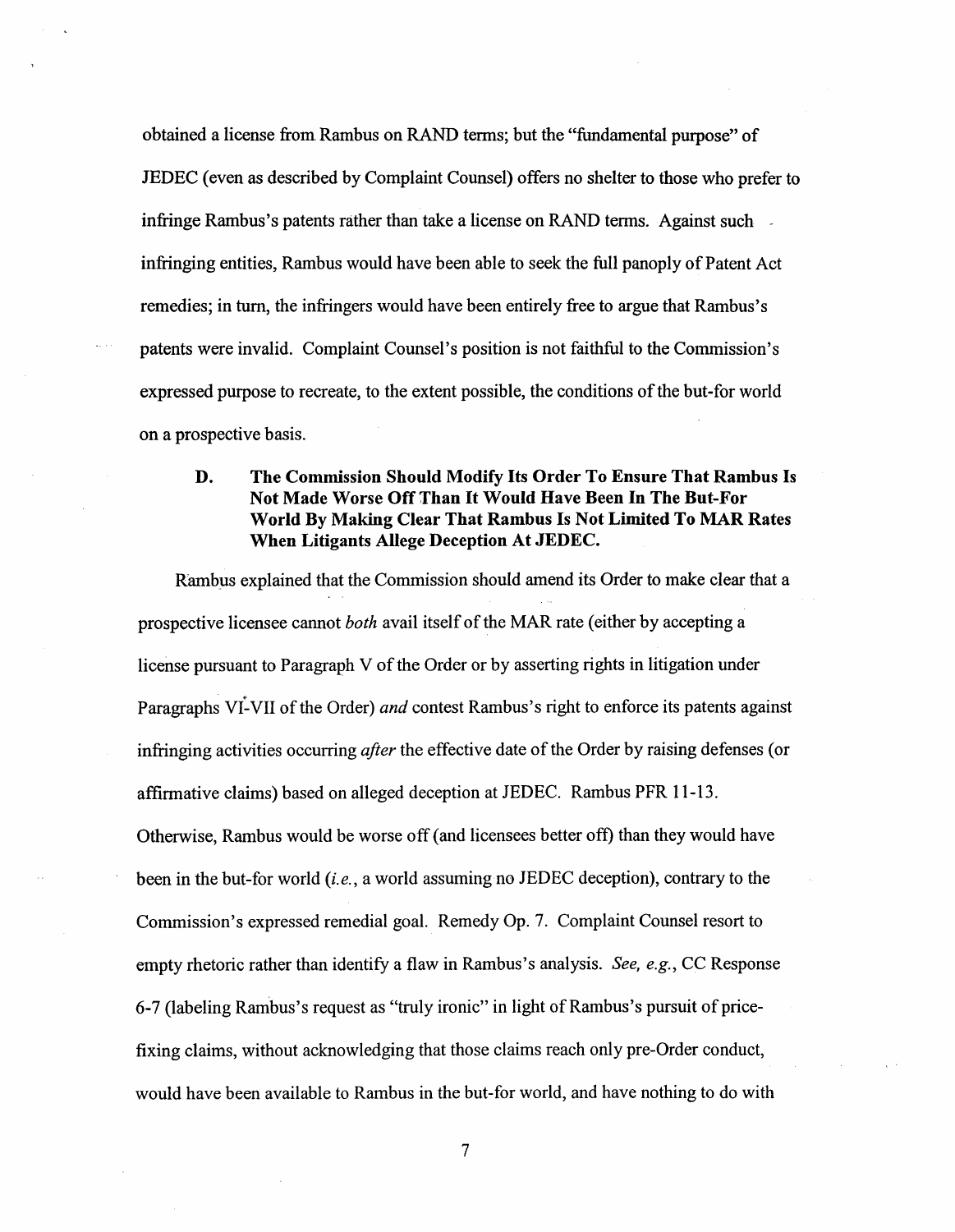the present issue).  $6$  Complaint Counsel's assertions are no substitute for analysis and therefore should be rejected.

#### **E. The Commission Should Clarify That Rambus May Collect Multiple Royalties On Systems That Incorporate Multiple JEDEC-Compliant Products.**

In its Petition for Reconsideration, Rambus explained that the Commission should revise its Order to make clear that Rambus would be able to collect one royalty for each infringing memory chip and one royalty for each infringing component (such **as** a controller) that is included in a system. Rambus PFR 13-1 5. Complaint Counsel do not appear to oppose this uncontroversial request. Instead, Complaint Counsel address a different issue—on which Rambus did *not* seek reconsideration—relating to the collection of a separate system level royalty-that uses Rambus's system level patent claims, in addition to royalties for each JEDEC-Compliant DRAM and each JEDEC-Compliant controller in a system. CC Response 7-8. Rambus requested only that the Commission clarify the availability of the separate royalties for each DRAM and each controller, not system royalties. The Order says nothing about system royalties, and so Rambus had no occasion to request reconsideration on that point.

Complaint Counsel also appear to misunderstand the scope of Rambus's request. CC Response 7 n.7 (calling Rambus's position "especially outrageous" if the Order only applies to post-Order use). Under Rambus's position, a DRAM manufacturer would *not*  be barred fiom raising a claim based on alleged JEDEC deception for use during the period before the Order becomes effective, regardless whether it accepts a post-Order license at MAR rates. The restriction would apply only to such claims directed at infringing activities during the *post*-Order period for which MAR rates are in effect, on the assumption that there was no deception at JEDEC. Nor would Rambus's position preclude DRAM manufacturers fiom raising other defenses that would have been available to them in the but-for world, such as arguing that Rambus's patents are invalid. **6**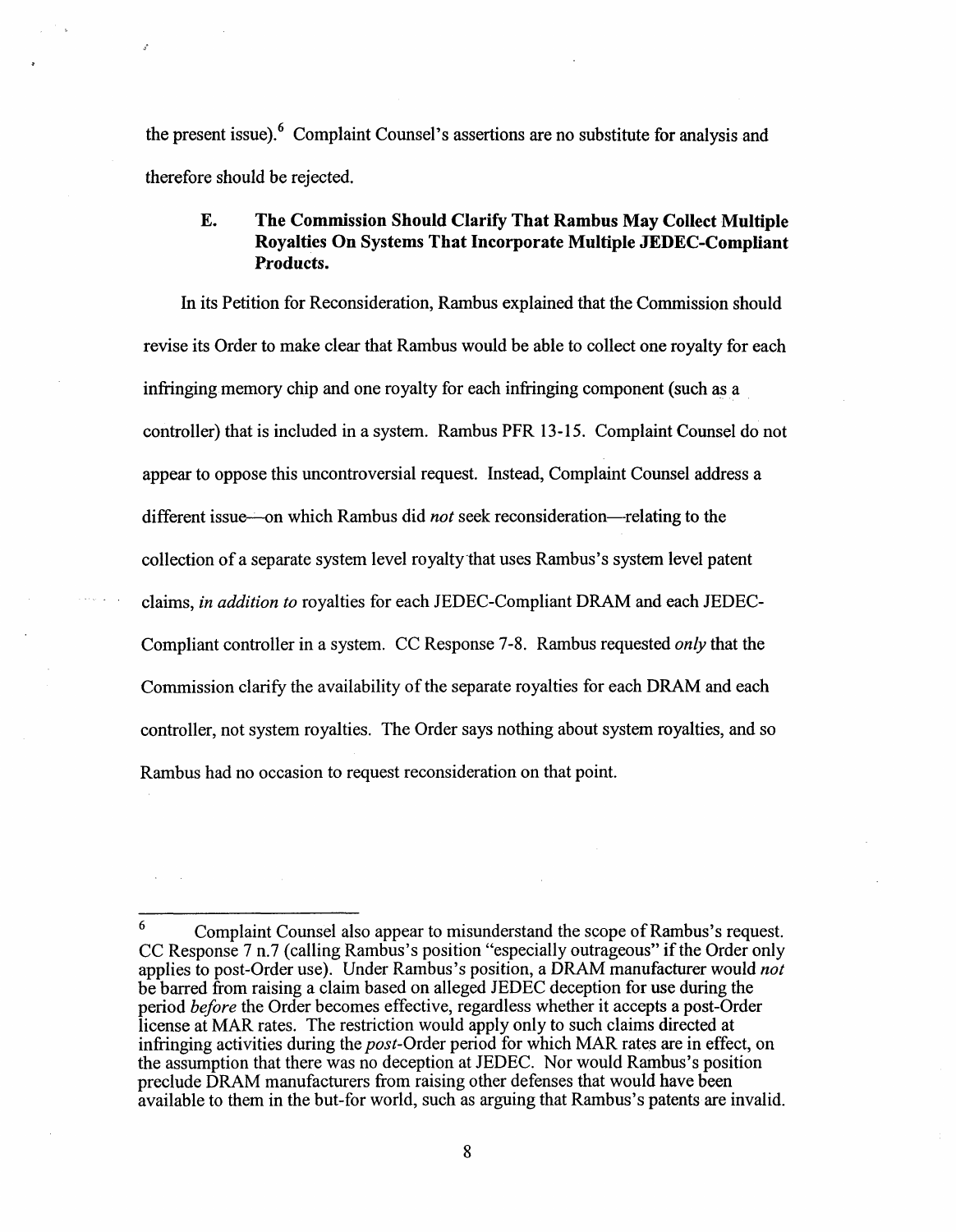### **F. The Commission Should Clarify That Licensees Have The Option Of Entering Into Fixed-Fee Licenses If They So Prefer And The Parties Agree.**

Rambus's Petition for Reconsideration asks the Commission to allow licensees to negotiate with Rambus for fixed-fee licenses instead of payment of running royalties on a per-unit basis. Rambus PFR 15-1 6. Complaint Counsel "agree-that licensees should have the option of negotiating a fixed fee arrangement if they choose to do so," but add the caveat "so long as the fixed fee amounts are equivalent to or less than the Maximum Allowable Royalty amounts." CC Response 1 n.**1.** That caveat would disserve the interests of licensees, could be unfair to Rambus, and is unnecessary in any event.

Licensees request fixed-fee arrangements when they do not have and cannot readily obtain the information necessary to calculate a per-unit royalty payment. Rambus PFR **15.** If such information (such as the sales price or the likely quantity of covered items) is not readily available, the licensee is in the best and perhaps only position to determine whether a fixed-fee license or a MAR license is better suited to its own purposes, taking into account both cost and uncertainty. In such a situation, it would be unfair to expose Rambus to liability for violation of the Order if, after a fixed-fee royalty agreement is reached, the Commission somehow determines the total unit sales and concludes that the resulting per-unit payment to Rambus exceeded MAR rates. The prospect of such liability could deter Rambus from agreeing to fixed-fee arrangements that would benefit licensees.

There is in any event no need for a requirement that fixed-fee license payments be "equivalent to or less than" MAR amounts. If a licensee does not believe that a fixed-fee license would be preferable, it is free under the Order to opt for the standard runningroyalty license at MAR-capped rates instead. So long as the licensee is fully informed of

9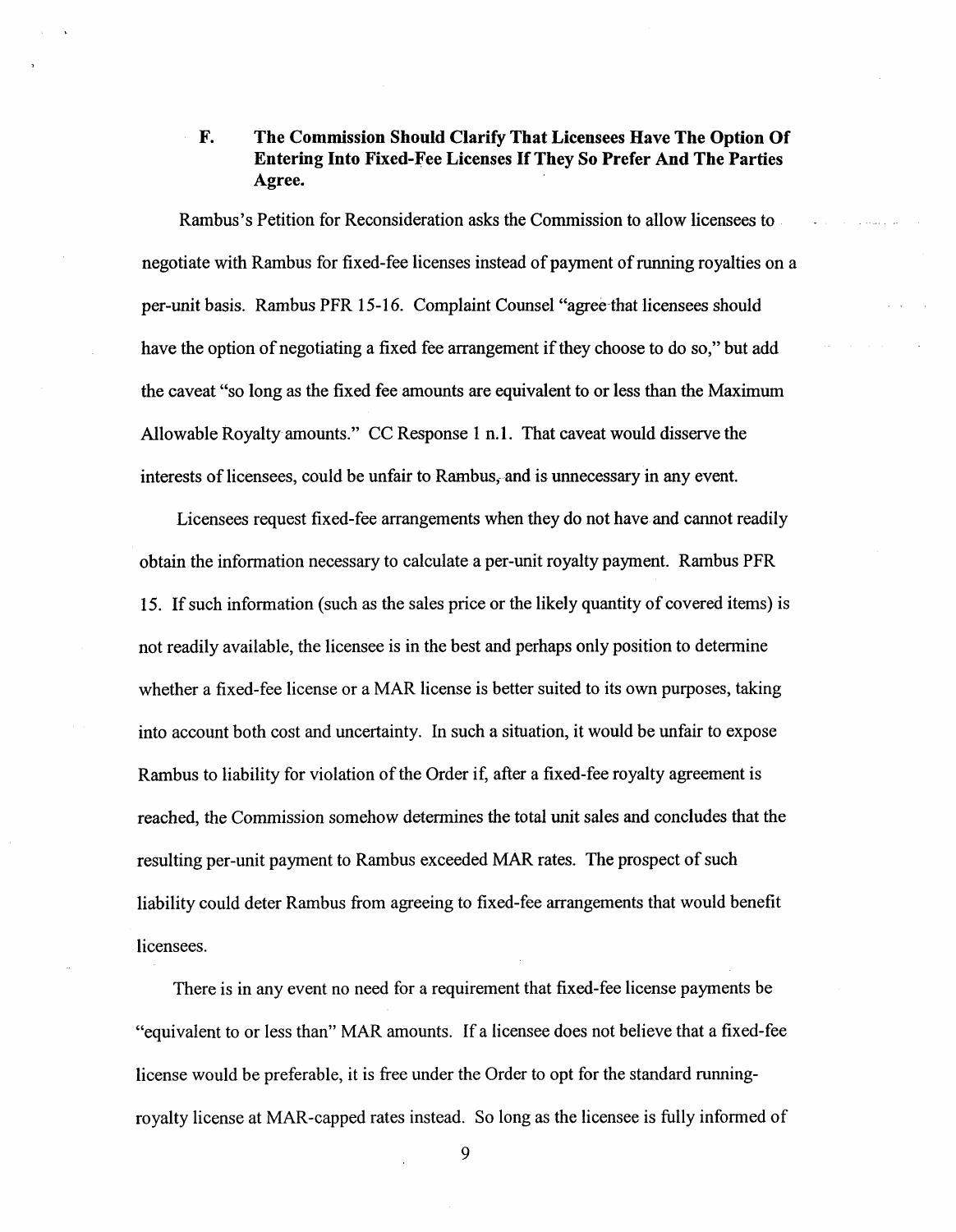the alternatives available to it, the Commission should not in an antitrust case deny it the opportunity to choose the alternative it prefers.

#### *G.*  **The Commission Misconstrued The Samsung RDRAM License In Dropping Royalty Rates To Zero.**

- - In its Petition for Reconsideration, Rambus argued that the Commission mistakenly relied on the Samsung RDRAM license in ordering MAR rates reduced to zero after three years. That license did not in fact provide for a final zero royalty but rather reverted to a higher rate for each new generation. Rambus PFR 16-17. Complaint Counsel make no attempt to rebut that argument. Instead, in a footnote, Complaint Counsel assert that "the practical effect of this provision [of Rambus's proposed modification] is unclear" because "most of Rarnbus's relevant patents are set to expire" only 18 days after the expiration of the First Royalty Period. CC Response 9 n.9. Complaint Counsel also argue that the Samsung license agreement "is merely one piece of evidence." Id. Neither of those arguments has merit.

Complaint Counsel's uncertainty about the "practical effect" of the royalty-rate drop has nothing to do with whether it is properly based on the record and is, moreover, wrong. The Order affects several other patent families, many of which expire as many as five or six years after the end of the First Royalty Period (2010), although there is no evidence about these patents in the record. See Rambus Motion for Stay 6 n.3.

In any event, the Samsung license is the *sole* piece of evidence that the Commission cited in dropping rates to zero. Remedy Op. 21. Rambus knows of no other evidence that could be cited in support of that remedy. Complaint Counsel's failure to defend the Commission's understanding of the Samsung license or to cite to any other evidence

10